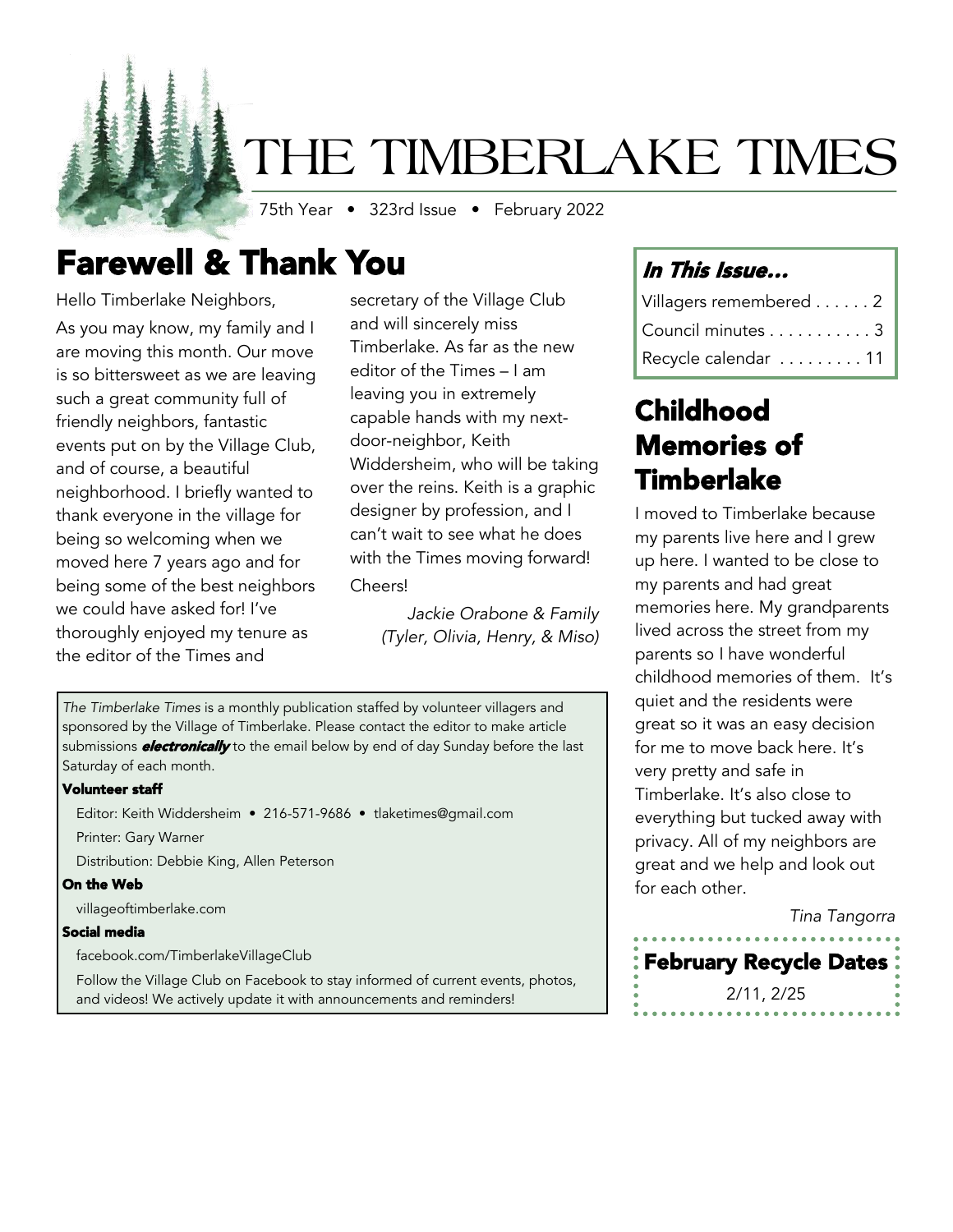# Linda Murphy Remembered

On December 21, 2021 God called his faithful follower, Linda Murphy, home. Linda lived her entire life in Lake County, spending the last 17 in the Village of Timberlake. After 36 years with Willow Hill Dental Group who said, "Linda was the person we would go to if we needed something fixed, or made or just information… she knew everybody." Linda retired and took on a new challenge of Village of Timberlake Council member. In this capacity Linda was responsible for maintaining the grounds, hillside and Hall, giving the Village Hall a muchneeded facelift during her term. Linda loved many things, her flowers and garden, birds, community, friends and family. She had two boys, gained two daughters and then four granddaughters, her "four girls," to which she was unequivocally devoted. Linda touched many lives in her 80 years and will be greatly missed. For those who have lost, may you too find comfort.



*A limb has fallen from our Tree I keep hearing a voice that says, "Grieve not for me."*

### R E M E M B E R

The best of times, the laughter, the song. The good life lived while I was strong. Continue my heritage, I'm counting on you. Keep smiling and surely the sun will shine through. My mind is at ease. My soul is at rest, Remembering how I truly was blessed. Continue traditions, no matter how small. Go on with your life, don't worry about falls. I miss you dearly, so keep up your chin. Until the day comes, we're together again.

# Billy Schade, Long-time Villager

The Village recently lost a longtime resident who was the local historian about Timberlake. Billy was a dedicated family man and a great neighbor to all those who enjoyed his kindness. He kept his head down, minded his own business but was more than willing to help his own neighbors. Believe it or not his playground used to be where First Energy now resides, that is how far back

his tenure here goes. We never heard him say a harsh word about anyone during the 65 years my family knew him. He embodied the original spirit of the Village of always wanting to help an immediate neighbor or a complete stranger. His actions spoke louder than his words since he was a quiet man. His spirit will truly be missed by all.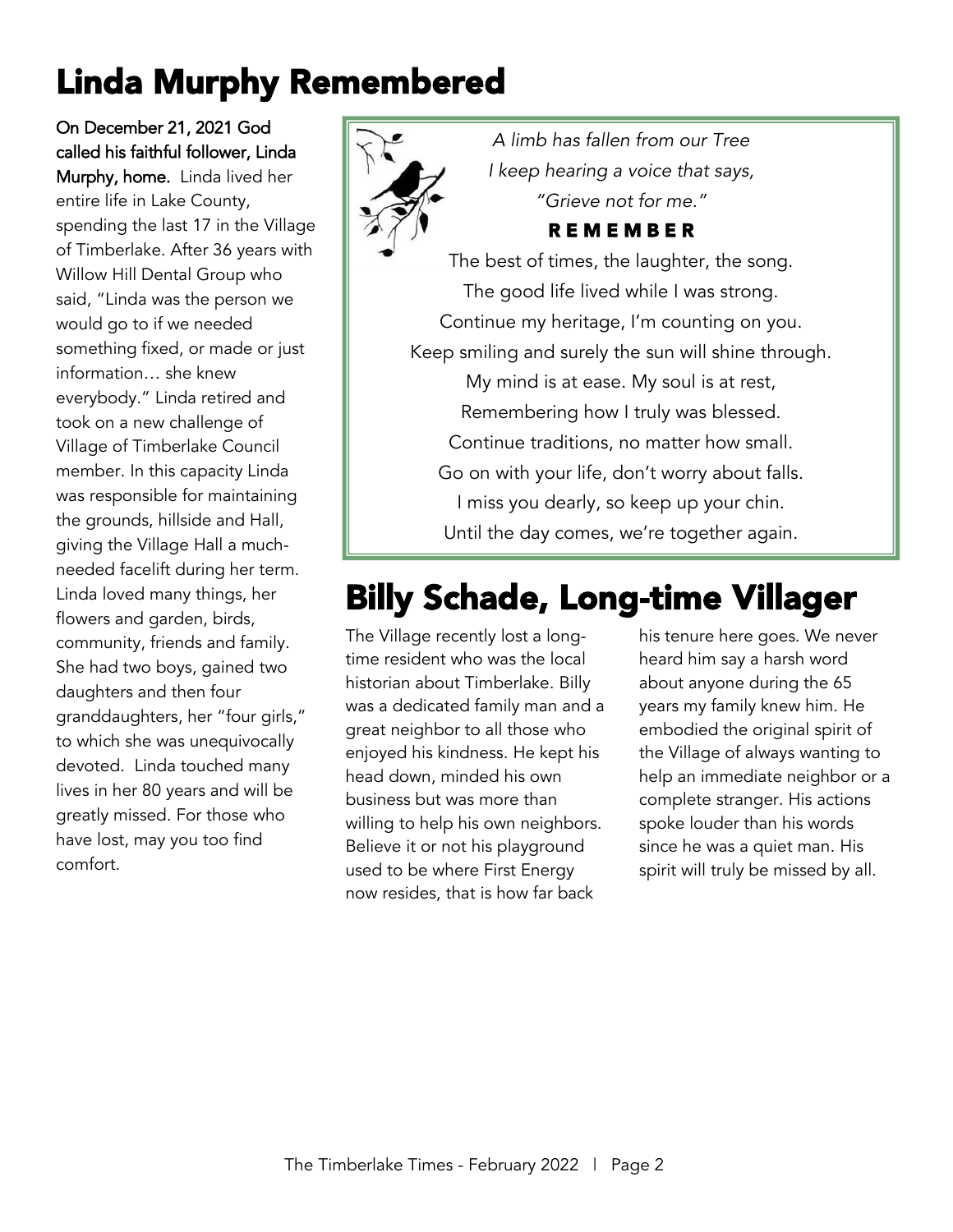#### **RECORDS OF PROCEEDINGS**

Village of Timberlake Council Regular Meeting Held at the Village of Timberlake Hall at 7:30 PM December 21, 2021

Mayor John Marra presiding.

#### **Roll Call of Council Members Present:**

Cynthia Hardwick, Nancy Marra, Stanley Roediger Jr., Dr. Ritu Sharma and Shannon Sharma. Attended via zoom unable to vote: Krista Kanuch,

#### **Personnel in Attendance:**

James O'Leary, Solicitor Joanne Clapp, Fiscal Officer

#### **Public Comment, Good & Welfare:**

Mayor informed the public that they have 3 minutes per subject to present their concerns, comments, or questions to Council and they would be address later in the meeting.

Mayor acknowledge the passing of former Council member Linda Murray.

Mr. James Swartz

Mayor extended a Thank you to Dr. Ritu Sharma, Shannon Sharma and Krista Kanuch for their service on Village Council.

Mayor extended a welcome to Kevin Thompson and Stanley Roediger Jr. to Village Council.

Thank you to Krista and Rick Kanuch on the Christmas luminaries. Krista extended a Thank you to the Village Club. Cindy Hardwick has donated the candles.

#### **Reading & Disposition of the Minutes:**

A motion was made by Dr. Ritu Sharma and seconded by Stanley Roediger Jr. to approve the minutes of the Regular Council meeting held on November 16, 2021. All members of Council present voted yes.

#### **Legislation:**

Resolution No. 2021-40 A resolution requesting the County Auditor to make advance payments of taxes for the year 2022.

First Reading: 10/19/2021 Second Reading: 11/16/2021 Third Reading: 12/21/2021

A motion was made by Stanley Roediger Jr and seconded by Nancy Marra to approve Resolution No. 2021-40. All members of Council present voted yes.

#### Resolution No: 2021-41

A resolution authorizing the fiscal officer to transfer fifty-nine thousand seven hundred fiftynine dollars and forty-four cents (\$59,759.44) from the general fund (1000) to the sanitary sewer debt service fund (3101) fourteen thousand one hundred seventy-three and ninety cents (\$14,173.90); paving improvement debt fund (3902) forty-five thousand, five hundred eight-five and fifty-four (\$45,585.54); for year 2022, and declaring and emergency

First Reading: 10/19/2021 Second Reading: 11/16/2021 Third Reading: 12/21/2021

A motion was made by Nancy Marra and seconded by Stanley Roediger Jr. to approve Resolution No. 2021-41. All members of Council present voted yes.

Krista requested clarifying if there will be a carry over for year 2023. Stan stated to wait for about eight months from now to determine what the carry-over will be.

#### Resolution No. 2021-43

A resolution authorizing the Mayor and Fiscal Officer to enter into an agreement with the Love Insurance Agency to provide for the continuation of property and casualty insurance coverage for Village property and declaring an emergency.

First Reading: 10/19/2021 Second Reading: 11/16/2021 Third Reading: 12/21/2021

A motion was made by Dr. Ritu Sharma and seconded by Nancy Marra to approve Resolution No. 2021-42. All members of Council present voted yes.

#### Resolution No. 2021-44

A resolution authorizing the Fiscal Officer to revise zoning fees for the Village of Timberlake and declaring an emergency.

First Reading: 10/19/2021 Second Reading: 11/16/2021 Third Reading: 12/21/2021

A motion was made by Stanley Roediger Jr. and seconded by Cynthia Hardwick. to approve Resolution No. 2021-44. All members of Council present voted yes. Change for storage pods of \$25.00

#### Resolution No. 2021-45

A resolution authorizing the Fiscal Officer to establish a Capital Fund (4902) for the replacement of a service truck for the Village of Timberlake and declaring an emergency.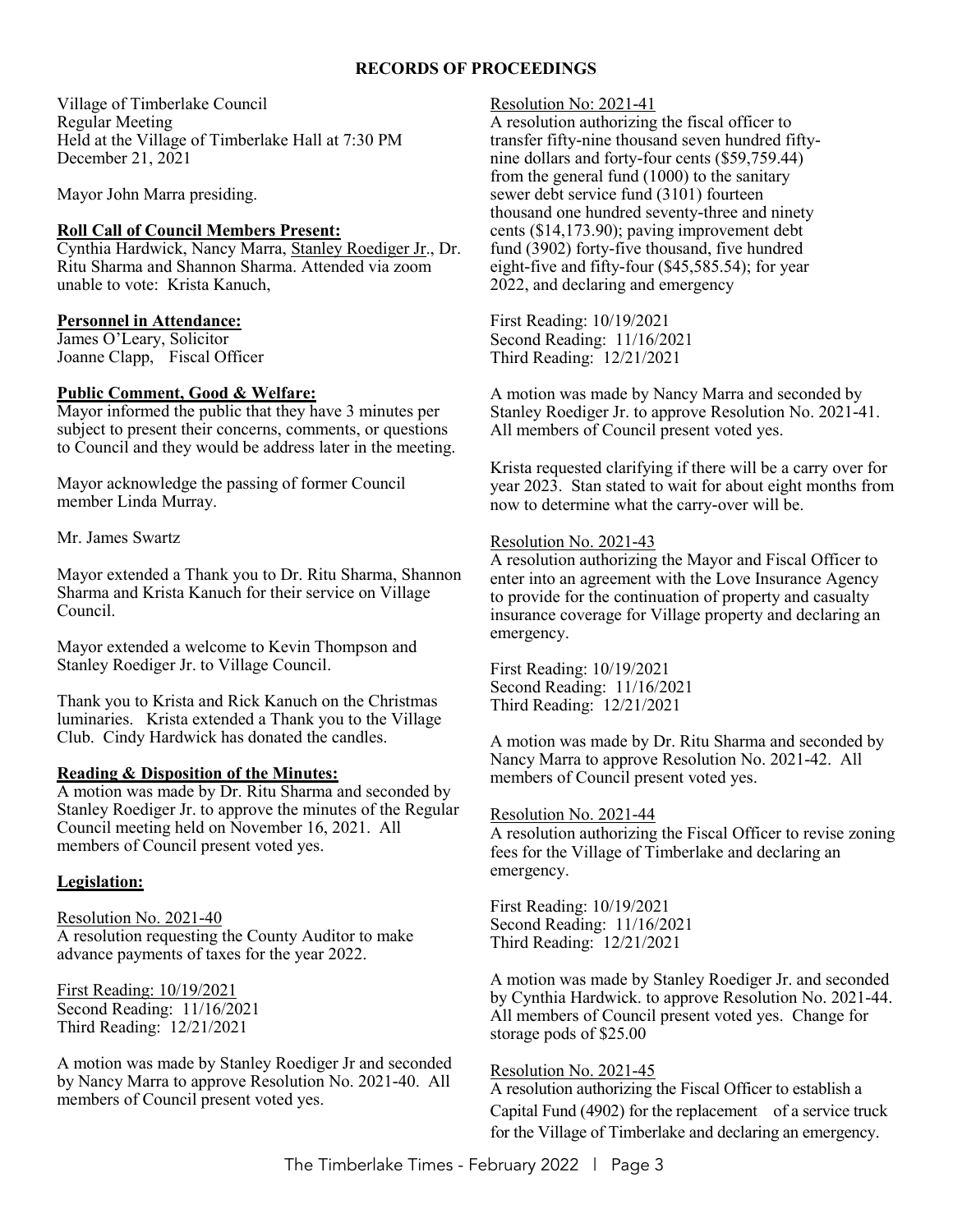First Reading: 10/19/2021 Second Reading: 11/16/2021 Third Reading: 12/21/2021

A motion was made by Stanley Roediger Jr. and seconded by Shannon Sharma to approve Resolution No. 2021-45. All members of Council present voted yes.

#### Ordinance No. 28-2021

An ordinance amending section 208.03, Public Record request policy of the codified ordinances of the Village of Timberlake and declaring an emergency.

First Reading: 10/19/2021 Second Reading: 11/16/2021 Third Reading: 12/21/2021

A motion was made by Nancy Marra and seconded by Dr. Ritu Sharma to approve Ordinance No. 28-2021. All members of Council present voted yes.

#### Ordinance No. 29-2021

An ordinance enacting Chapter 1463 of the Codified Ordinances of the Village of Timberlake, Ohio, pertaining to the regulation of vacant structure within the Village of Timberlake, Ohio, and declaring an emergency.

First Reading: 10/19/2021 Second Reading: 11/16/2021 Third Reading: 12/21/2021

A motion was made by Nancy Marra and seconded by Cynthia Hardwick to approve Ordinance No. 29-2021. All members of Council present voted yes.

#### Ordinance No. 30-2021

An ordinance amending section 470.10, parking and storage of recreational vehicles of the codified ordinance of the Village of Timberlake and declaring an emergency.

First Reading: 11/16/2021 Second Reading: 12/21/2021

Ordinance No. 31-2021 An ordinance amending a credit card policy of the Village of Timberlake and declaring an emergency.

First Reading: 11/16/2021 Second Reading: 12/21/2021

A motion was made by Nancy Marra and seconded by Dr. Ritu Sharma to suspend the rules. All members of Council that were present voted yes.

A motion was made by Nancy Marra and seconded Shannon Sharma to pass Ordinance No. 31-2021. All members of Council that were present voted yes. Ordinance No. 32-2021

An ordinance amending Chapter 1026 trees, and renaming

section1026.02, responsibility of homeowner of the codified ordinances of the Village of Timberlake and declaring an emergency.

First Reading: 11/16/2021 Second Reading: 12/21/2021

Atty. O'Leary explained that the Village will still need to approve the tree removal however the ordinance still includes funds for hardship.

Stanley Roediger Jr. stated that the Village will be reaching out to an independent arborist.

#### Resolution No. 2021-46

A resolution authorizing the Fiscal Officer to establish a Capital Fund (4903) for the renovation of Village Hall for the Village of Timberlake and declaring an emergency.

First Reading: 11/16/2021 Second Reading: 12/21/2021

Motion to Suspend the Rules was made by Cynthia Hardwick and seconded by Stanley Roediger, Jr. to suspend the rules. All members of Council that were present voted yes.

A motion was made by Nancy Marra and seconded Stanley Roediger, Jr. Sharma to pass Resolution No. 2021- 46. All members of Council that were present voted yes.

#### Ordinance No. 34-2021

An ordinance amending section 220.09 meeting of the codified ordinances of the Village of Timberlake and declaring an emergency.

First Reading: 12/21/2021 Change the meeting to 6:30 PM

A motion was made by Stanley Roediger, Jr. and seconded by Shannon Sharma to suspend the rules. All members of Council that were present voted yes.

A motion was made by Stanley Roediger, Jr. and seconded Shannon Sharma to pass Ordinance No. 34-2021. All members of Council that were present voted yes.

#### Resolution No. 2021-48

A resolution approving the permanent appropriations funds for the Village of Timberlake, Ohio for the Year 2022 and declaring an emergency.

First Reading: 11/16/2021 Second Reading: 12/21/2021

A motion was made by Stanley Roediger, Jr. and seconded by Shannon Sharma to suspend the rules. All members of Council that were present voted yes.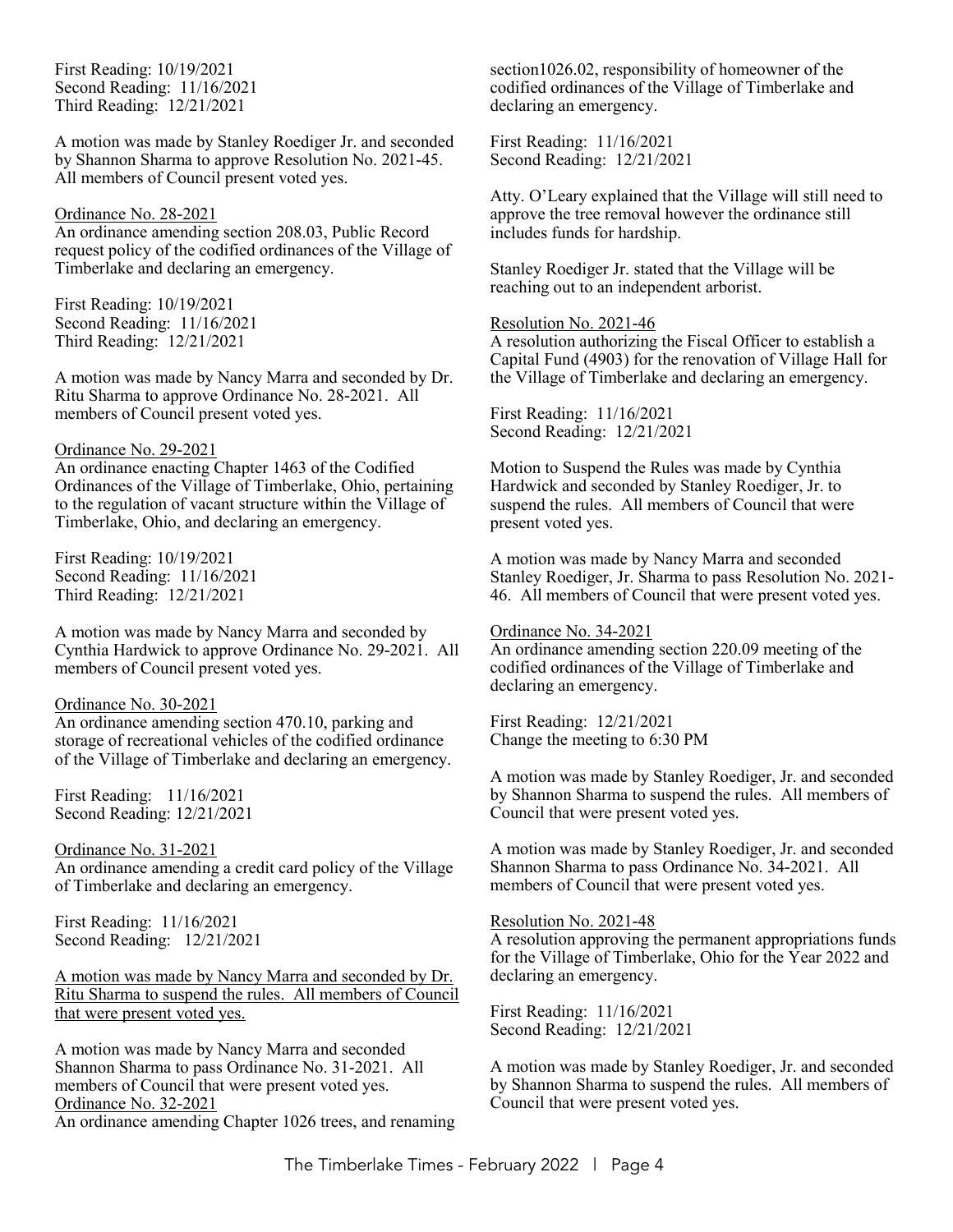A motion was made by Nancy Marra and seconded Stanley Roediger, Jr. Sharma to pass Resolution No. 2021 -48. All members of Council that were present voted yes.

#### Resolution No. 2021-49

A resolution authorizing the Mayor and Fiscal Officer to apply for American Rescue Funds to purchase HVAC units with air purifiers for Village Hall in the Village of Timberlake and declaring an emergency.

First Reading: 12/21/2021

A motion was made by Stanley Roediger, Jr. and seconded by Nancy Marra to suspend the rules. All members of Council that were present voted yes.

A motion was made by Stanley Roediger, Jr. and seconded Dr. Ritu Sharma to pass Resolution No. 2021- 49. All members of Council that were present voted yes.

#### Resolution No. 2021-50

A resolution authorizing the Mayor to sign any and all necessary documents to enter into an agreement with Thomas Fence Co. Inc. to refurbish and/or replace the beach access gate in the Village of Timberlake and declaring an emergency.

First Reading: 12/21/2021

A motion was made by Stanley Roediger, Jr. and seconded by Shannon Sharma to suspend the rules. All members of Council that were present voted yes.

A motion was made by Stanley Roediger, Jr. and seconded Cynthia Hardwick to pass Resolution No. 2021- 50.

Discussion: Krista requested an explanation on the entering into contract cost. Stanley explained it is \$7,680.00. Krista stated that the village had other priority where money could be better spent.

Dr. Ritu Sharma abstained, the balance of Council that were present voted yes.

#### Resolution No. 2021-51

A resolution authorizing the Mayor to promote and to confirm certain Police Officers for the Police Department and declaring an emergency.

First Reading: 12/21/2021

A motion was made by Nancy Marra and seconded by Dr. Ritu Sharma to suspend the rules. All members of Council that were present voted yes.

A motion was made by Nancy Marra and seconded Cynthia Hardwick to pass Resolution No. 2021-51, effective December 26, 2021. All members of Council that were present voted yes.

Resolution No. 2021-52

A resolution authorizing the Mayor and Fiscal Officer to enter into an agreement with Body Camera Company for the Village of Timberlake Police Department and declaring an emergency.

First Reading: 12/21/2021

#### Resolution No. 2021-53

A resolution authorizing the Mayor to apply and accept a water and wastewater infrastructure grant with the Ohio Department of Development for the Village of Timberlake and declaring an emergency.

First Reading: 12/21/2021

A motion was made by Shannon Sharma and seconded by Dr. Ritu Sharma to suspend the rules. All members of Council that were present voted yes.

A motion was made by Nancy Marra and seconded Shannon Sharma to pass Resolution 2021-53. All members of Council that were present voted yes.

#### Resolution No. 2021-54

A resolution authorizing the Mayor and Fiscal Officer to apply for American Rescue Fund to purchase ceiling tiles for Village Hall in the Village of Timberlake and declaring an emergency.

First Reading: 12/21/2021

A motion was made by Stanley Roediger, Jr. and seconded by Nancy Marra to suspend the rules. All members of Council that were present voted yes.

A motion was to table Resolution No. 2021-54 by Nancy Marra and seconded Shannon Sharma to pass Ordinance No. 31-2021.

Discussion: Fiscal Officer informed council that she could not located the project number for the use of American Rescue Funds. Stanley if unable to use the American Rescue funds the village would be pay out of the capital budget.

All members of Council that were present voted yes.

#### Resolution No. 2021-55

A resolution authorizing the Mayor and Fiscal Officer to apply for American Rescue Funds to purchase generator for Village Hall in the Village of Timberlake and declaring an emergency.

First Reading: 12/21/2021

A motion was made by Nancy Marra and seconded by Cynthia Hardwick to suspend the rules. All members of Council that were present voted yes.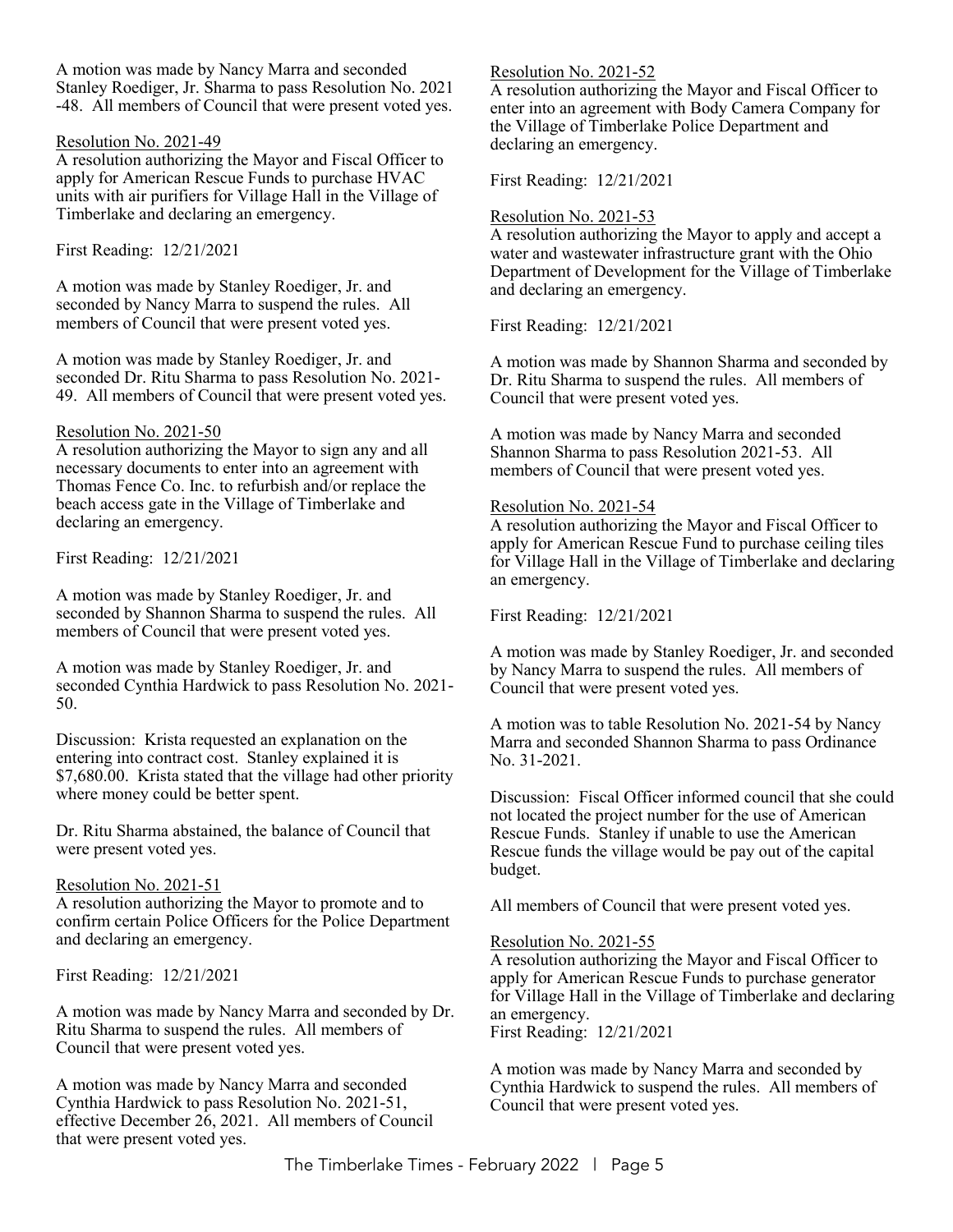A motion was made by Nancy Marra and seconded Dr. Ritu Sharma to pass Resolution No. 2021-55. All members of Council that were present voted yes. **Department Reports:** 

#### Mayor:

Mayor informed Council service personnel picked up over 60 yards of debris from wind storms. Jim Summers repaired the loader.

#### Solicitor:

Solicitor extended a thank you Dr. Rita Sharma, Shannon Sharma and Krista Kanuch for their kindness and wish well.

#### Council Members:

Cynthia Hardwick-Thank you to Dr. Rita Sharma, Shannon Sharma and Krista Kanuch.

#### Krista Kanuch-

December  $24<sup>th</sup>$  will be putting the luminaries out and lighting about 4:30.

Village Hall did receive the new mat for the front door.

Cindy Hardwick will be taking over the Village Hall rental.

Thank you to everyone.

#### Nancy Marra-

Mrs. Marra informed Council about the tree issues. David Tree and Mr. Yoder stated that Jaime tree is ok. Dr. Ritu Sharma stated in the past we have reached out to Holden Arboretum. Stanley is recommending spending the money to hire an independent arborist.

#### Stanley Roediger-

Mr. Roediger Jr. inquired what is the official overtime hours policy for the police department. Village Solicitor recommend we update our policy.

#### Dr. Ritu Sharma-

What a privilege it has been to serve and thank you for welcoming me and my family with open arms.

#### Shannon Sharma

Ms. Shannon Sharma thank you to all the residents who elective us.

#### Extended a Thank you

Fiscal Officer:

Fiscal Officer Clapp answered the public comment stating that there

Fiscal Officer Clapp informed the Mayor and Council that she is submitting her letter of resignation as the Village Fiscal Officer effective January 31, 2022 unless they find a replacement prior to that because a better opportunity has been presented to her.

Police Chief: (absent)

Zoning/Property Maintenance: (absent) Mayor informed Council that the Zoning/Property Maintenance permits issued for the year.

#### **Purchases & Approvals:**

A motion was made by Stanley Roediger, Jr. and seconded by Shannon Sharna to approve the November 2021 Financial Reports. All members of Council presented voted yes.

A motion was made by Stanley Roediger, Jr. and seconded by Nancy Marra to approve the Lake Sheriff Department dispatching contract.

**Public Comment and Questions** (may be directed at the Mayor or Council members only, and is limited to 3 minutes per subject):

James Swartz thank you for looking at the tree removal for Jamie 66 keewaydin Drive. We need to spend all the money on HVAC.

Mr. Swartz inquired is Mr. Roediger Jr. is will to accept liability? Mr. Roediger Jr. is willing to accept liability if the tree comes down. Atty. O'Leary stated that is Council decision on the removal of the tree.

Swearing In – January  $1<sup>st</sup>$  in the morning.10 am

Two council seats are still open. Submit letter of intent.

Village Club has an opening for a secretary position.

#### **Adjournment:**

A motion was made by Shannon Sharma and seconded by Dr. Ritu Sharma to close and adjourn the regular council meeting. The meeting was adjourned at 9:26 pm.

#### **Next Council Meeting 1/18/22@ 6:30 PM**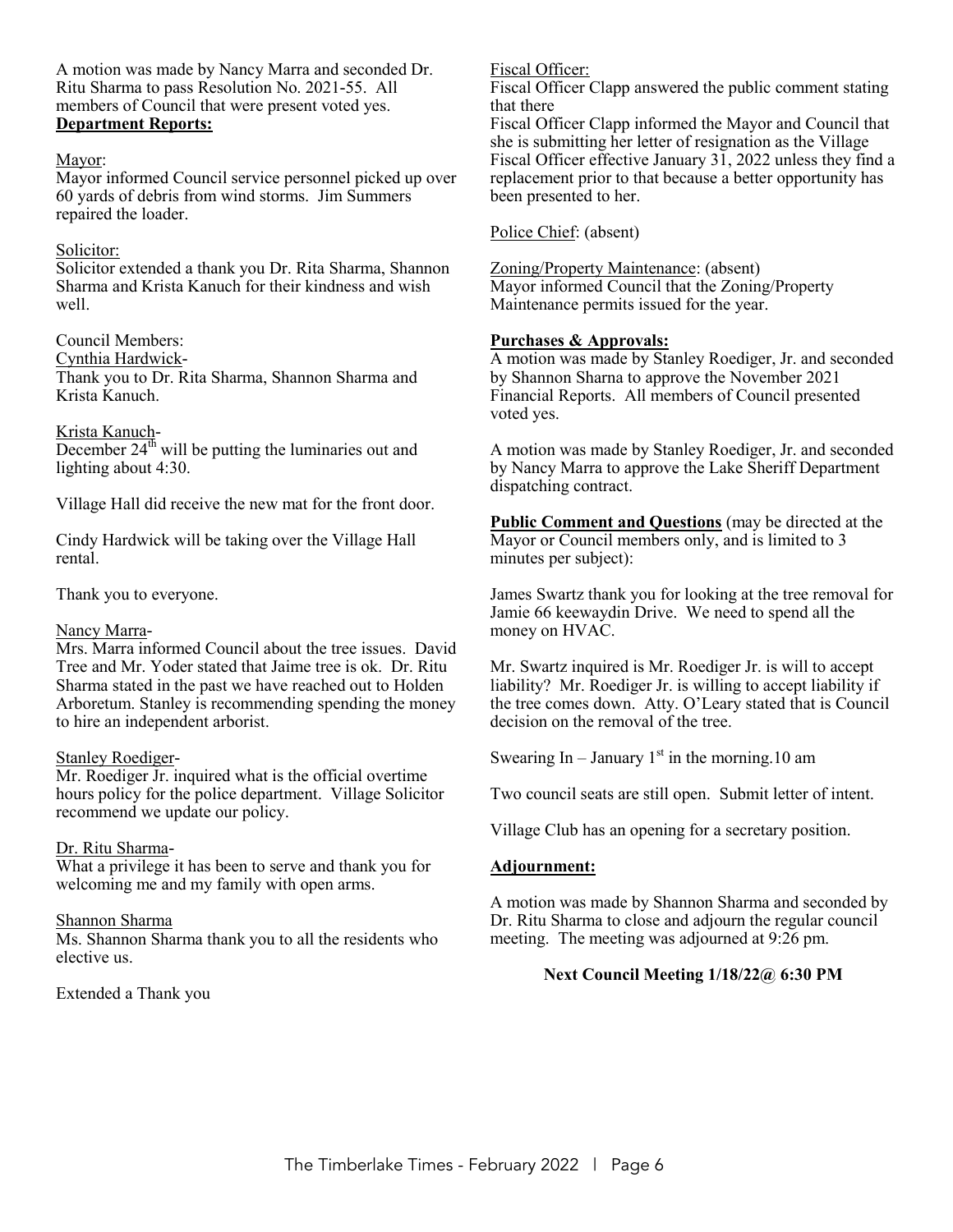#### **RECORDS OF PROCEEDINGS**

Village of Timberlake Council Special Meeting Held at the Village of Timberlake Hall at 10:00 AM January 1, 2022

Mayor John Marra presiding.

#### **Roll Call of Council Members Present:**

Cynthia Hardwick, Nancy Marra, Stanley Roediger Jr., and Kevin Thompson.

#### **Personnel and Guests in Attendance:**

James O'Leary, Solicitor John Plecnik, Lake County Commissioner

#### **Swearing in of Council Members:**

Lake County Commissioner John Plecnik administered the Oath of Office to Kevin Thompson and Stanley I. Roediger, Jr.

#### **2022 REORGANIZATION OF COUNCIL:**

Election of President Pro Temp: Nancy Marra nominated Stanley Roediger Jr.and Cindy Hardwick seconded the nomination.

Mayor Marra inquired if there was another nomination; hearing no other nomination. A Motion was made Nancy Marra and seconded by Cindy Hardwickl to close the nomination. All members of Council that were present voted yes.

Resolution No. 2022-01 was introduced

#### Resolution No. 2022-01

A resolution appointing council member Stanley Roediger Jr. President Pro Tempore of the Council of the Village of Timberlake, Ohio and declaring an emergency.

Motion by Nancy Mara and seconded by Cindy Hardwick to appoint Stanley Roediger Jr as President Pro Tempore. All members of Council that were presented voted yes.

Mayor Marra inquired if any council members wish to change their Committee assignments for Year 2022. Due to being less than six members, the Committee Assignments are as follows:

Safety/Service – **Nancy Marra, Chair** (Stanley Roediger, Jr. and Kevin Thompson)

Finance/Public Records Retention/Ordinances – **Stanley Roediger, Jr., Chair** (President Pro Tempore) (Kevin Thompson and Cynthia Hardwick)

Sewers/Trees - **Kevin Thompson, Chair** (Nancy Marra and Cynthia Hardwick)

Village Hall/Parks – **Cindy Hardwick, Chair** (Stanley Roediger, Jr. and Nancy Marra)

#### **Invitation to Submit Letter of Intent for Open Council Seats**

Mayor Marra noted that Timberlake now has two open Council seats. He extended an invitation to all residents of Timberlake to submit a Letter of Intent before the next Council Meeting, which is January 18, 2022 at 6:30 p.m. A Special Meeting will be held at 5:30 p.m. prior to the Regular Council Meeting.

Mr. O'Leary recommended that Letters of Intent be submitted to the Mayor for consideration at the next regularly scheduled Council Meeting

#### **Department Reports:**

Council Members:

Stanley Roediger Jr.-

Mr. Roediger announced that the back-up generator is scheduled to be installed and roof leak is in the process of being addressed. Mr. Roediger further discussed the tentative schedule for the installation of the HVAC units.

#### Nancy Marra-

Mrs. Marra informed Council that she is still working on one tree issue with a call into an Arborist to look at the tree in question. She also expressed a need for a new American Flag for outside of Village Hall and one inside for Council Chambers.

#### Cynthia Hardwick-

Mrs. Hardwick is looking forward to 2022.

#### Kevin Thompson-

Mr. Thompson extended a Thank you for the warm welcome and he looks forward to serving on Council.

Solicitor: Nothing at this time. Public Comment: Nothing at this time

#### **Adjournment:**

A motion was made by Nancy Marra and seconded by Kevin Thompson to close and adjourn the regular council meeting. The meeting was adjourned at 10:13 am.

#### **Special Council Meeting 1/18/22 @ 5:30 PM (Executive Session)**

**Next Council Meeting 1/18/22 @ 6:30 PM**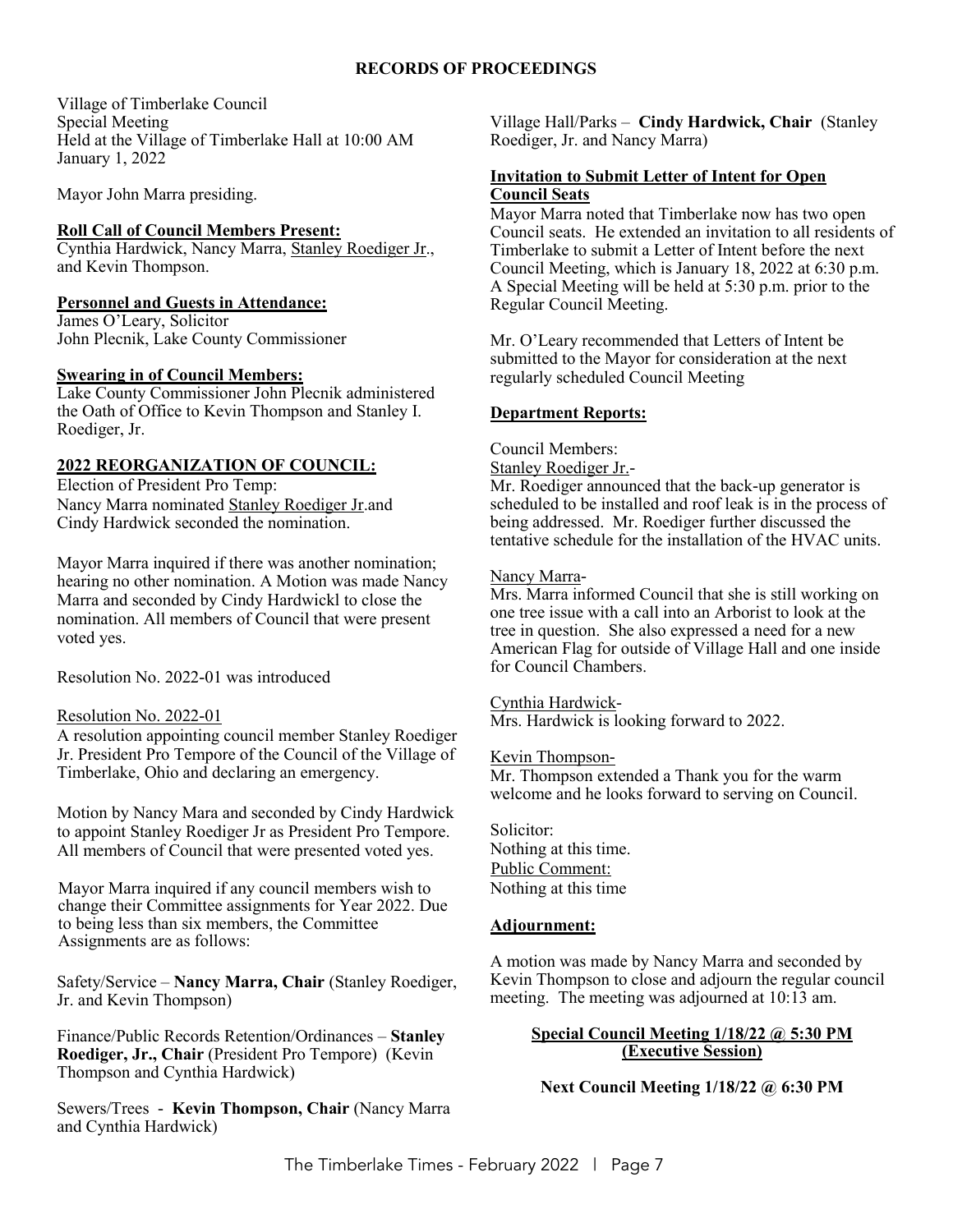#### **RECORDS OF PROCEEDINGS**

Village of Timberlake Council Held at the Village of Timberlake Hall at 10:00 AM January 18, 2022

Mayor John Marra presiding.

#### **Roll Call of Council Members Present:**

Cynthia Hardwick, Nancy Marra, Stanley Roediger Jr., Kevin Thompson

#### **Personnel in Attendance:**

James O'Leary Solicitor John H. Roskos Fiscal Officer Gary Gray Zoning Susan Scofield Chief of Police

#### **Executive Session:**

At 6:00 PM, Mr. Roediger made a motion to enter executive session to interview candidates for Village Council; Mr. Thompson seconded the motion. A motion was made at 6:24 PM to exit executive session.

#### **Regular Session (began at 6:30 PM):**

Resolution No. 2022-02 (rules suspended)

A resolution appointing Ryan Konrad as council member effective January 18, 2022 for the Village of Timberlake, Ohio and declaring an emergency.

Mr. Thompson made a motion to suspend the three reading rule; Mrs. Marra seconded the motion. Roll call; all members present were in favor of suspending the rules.

Mr. Roediger made a motion to approve Resolution No. 2022-02; Mr. Thompson seconded the motion. Roll call; all members voted yes.

Mr. Konrad was administered an Oath of Office.

Resolution No. 2022-03 (rules suspended) A resolution accepting the resignation of Joanne Clapp as Fiscal Officer for the Village of Timberlake, Ohio and

declaring an emergency.

Mrs. Marra made a motion to suspend the three reading rule; Mrs. Hardwick seconded the motion. All members present voted yes.

Mrs. Marra made a motion to approve Resolution No. 2022-03; Mrs. Hardwick seconded the motion. All members present voted yes.

#### Resolution No. 2022-04 (rules suspended)

A resolution appointing John H. Roskos as Fiscal Officer for the Village of Timberlake, Ohio and declaring an emergency.

Mr. Thompson made a motion to suspend the three reading rule; Mrs. Hardwick seconded the motion. All members present voted yes.

Mrs. Marra made a motion to approve Resolution No. 2022-04; Mr. Roediger seconded the motion. All members present voted yes.

#### **Committee Assignments:**

Mayor Marra announced Committee Assignments for 2022.

- Safety Mrs. Marra
- Finance Mr. Roediger
- Trees Mr. Thompson
- Village Hall/Parks Mrs. Hardwick
- Sewers Mr. Konrad

#### **Public Comment, Good & Welfare:**

Mayor informed the public that they have 3 minutes per subject to present their concerns, comments, or questions to Council and they would be addressed later in the meeting.

Mayor Marra reported on the snowstorm; the plow truck broke down, but has been repaired. It will take approximately 1 year to order a new truck due to manufacturing delays.

Denise Verdi - Discussed stuck vehicles during the snowstorm; suggested putting up orange cones up, if area is not passable.

Debbie King - Who is responsible for plowing section from end of Timberlake to Lakeline? Lakeline is responsible. According to Chief Scofield, Eastlake ended up plowing a few hours later.

Dennis Dicki - Kudos to fixing the plow during the storm; suggested a delay on parking Ordinance, as Mr. Konrad has just joined Council, and may not be familiar with text of legislation.

#### **Reading & Disposition of the Minutes:**

A motion was made by Mrs. Marra and seconded by Mr. Roediger to approve the minutes of the Regular Council meeting held on December 21, 2021. All members of Council present voted yes, except Mr. Konrad who abstained.

A motion was made by Mr. Thompson and seconded by Mrs. Marra to approve the minutes of the Organizational meeting held on January 1, 2022. All members of Council present voted yes, except Mr. Konrad who abstained.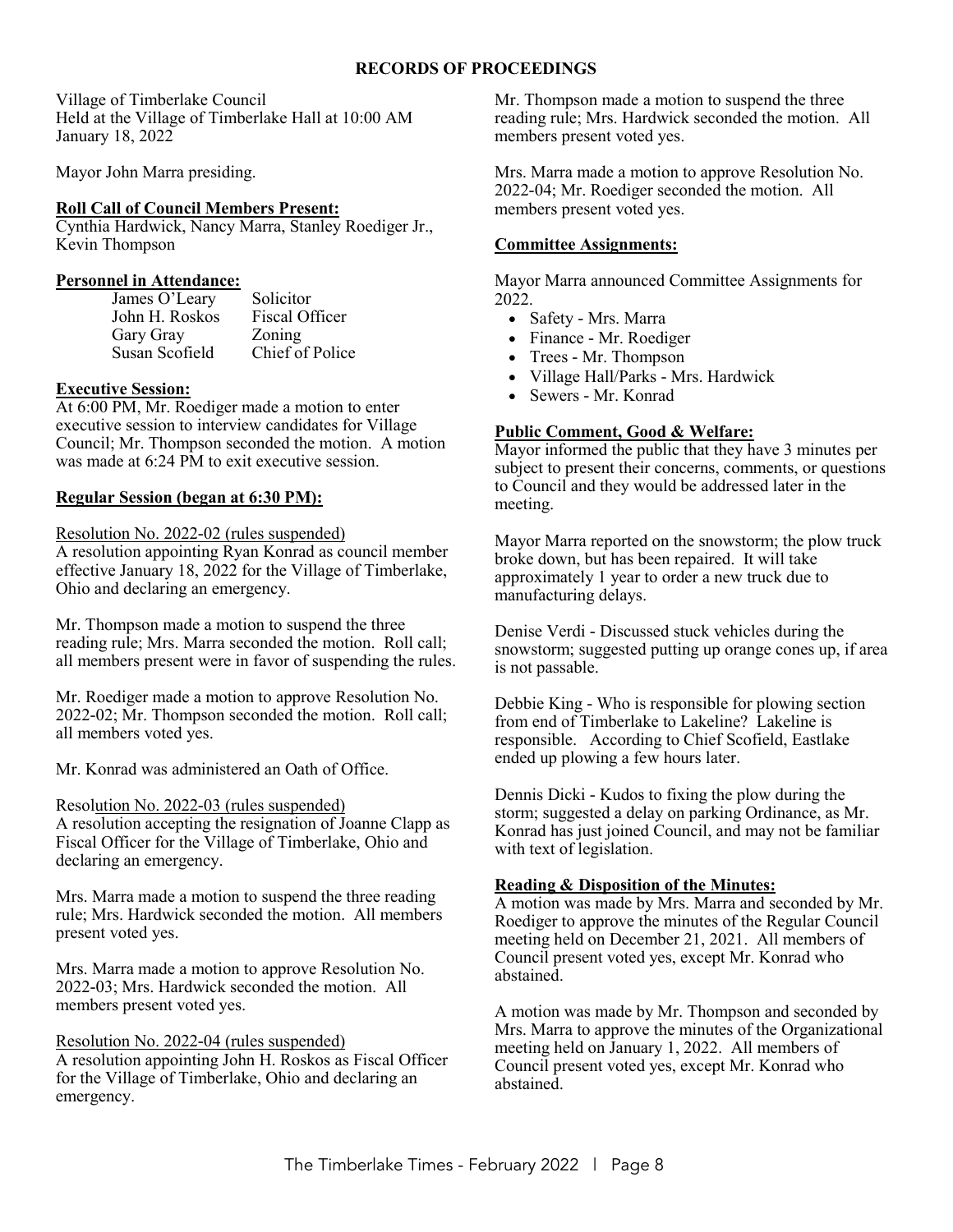#### **Legislation:**

a.) Ordinance No. 30-2021 (3rd Reading) An ordinance amending section 470.10, parking and storage of recreational vehicles of the codified ordinance of the Village of Timberlake and declaring an emergency.

Mr. O'Leary discussed the Ordinance, and the penalties associated with non-compliance. Chief Scofield added insight; there was a discussion of enforcement and level of penalties by the Chief, and Council Members. Mr. Thompson is uncomfortable with the escalation of penalties. Individual would be cited; eventually court involved- there would be no physical arrest. According to Chief Scofield, penalties are the same as for inoperable vehicles.

Mr. Roediger made a motion to approve Ordinance No. 30-2021; Mrs. Marra seconded the motion. Roll call: Mr. Thompson, no, Mrs. Hardwick, yes, Mrs. Marra, yes, Mr. Roediger, yes, Mr. Konrad, no. Ordinance passed by a vote of 3-2.

b.) Ordinance No. 31-2021 (3rd Reading) An ordinance amending a credit card policy of the Village of Timberlake and declaring an emergency.

This Ordinance increases the credit card limit for each card to \$1,500. Mr. Roediger made a motion to approve Ordinance No. 31-2021; Mrs. Hardwick seconded the motion. Roll call: all members present voted yes.

c.) Ordinance No. 32-2021 (3rd Reading) An ordinance amending Chapter 1026 trees, and renaming section1026.02, responsibility of homeowner of the codified ordinances of the Village of Timberlake and declaring an emergency.

Mr. O'Leary reviewed the history, and the purpose of the Ordinance; it does contain a hardship provision for financial reasons. Discussion ensued on dangerous trees in the right of way; we are the only community in the area, that still assumes financial responsibility for right of way trees. Tree removal would still be subject to Village approval.

Mrs. Marra made a motion to approve Ordinance No. 32 -2021; Mr. Roediger seconded the motion. Additional discussion followed: Mr. Thompson still believes the Ordinance needs work- he does not believe tree removal on private property should require Village approval. Liability and private property rights were discussed, as well. Mr. O'Leary noted that the hardship relates to finances.

Roll call: Mr. Thompson, abstain, Mrs. Hardwick, yes, Mrs. Marra, yes, Mr. Roediger, yes, Mr. Konrad, abstain. The Ordinance was approved.

d) Ordinance No. 01-2022 (rules suspended) An ordinance establishing certain salaries of the Village of Timberlake and declaring an emergency.

The Ordinance will increase pay rates for the Police Department, and Service Department.

Mr. Roediger made a motion to suspend the three reading rule; Mrs. Marra seconded the motion. Roll call: all members present voted yes.

Mr. Roediger made a motion to approve Ordinance No. 01-2022; Mrs. Hardwick seconded the motion. Roll call: all members present voted yes.

e) Resolution No. 2022-01 (rules suspended) A resolution appointing council member Stanley Roediger Jr. President Pro Tempore of the Council of the Village of Timberlake, Ohio and declaring an emergency.

Mrs. Marra made a motion to suspend the rules; Mr. Thompson seconded the motion. All members present voted yes.

Mr. Thompson made a motion to approve Resolution No. 2022-01; Mrs. Marra seconded the motion. Roll call: all members present voted yes.

- f) Resolution No. 2021-52 (2nd Reading) A resolution authorizing the Mayor and Fiscal Officer to enter into an agreement with Body Camera Company for the Village of Timberlake Police Department and declaring an emergency.
- g) Resolution No. 2022-05 (rules suspended) A resolution renewing the Agreement with CT Consultants of the Village of Timberlake and declaring an emergency.

Mrs. Marra made a motion to suspend the three reading rule; Mr. Konrad seconded the motion. Roll call: all members present voted yes.

Mrs. Marra made a motion to approve Resolution No. 2022-05; Mr. Konrad seconded the motion. Roll call: all members present voted yes.

#### **Department Reports:**

a. Mayor - Welcomed Mr. Konrad to Village Council.

b. Solicitor - Mr. O'Leary had nothing further to report.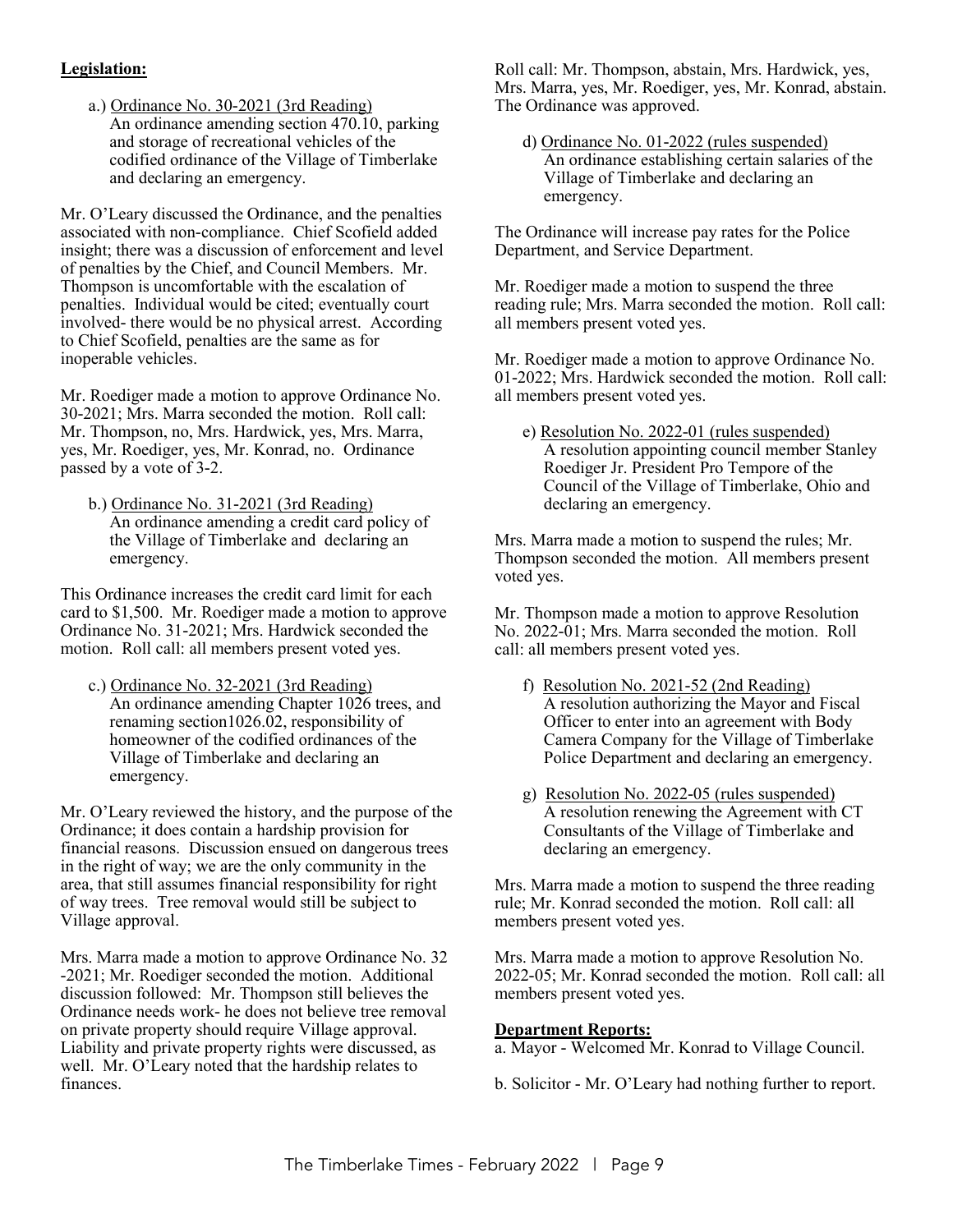c. Council Members:

Cynthia Hardwick- Now in charge of the Village Hall; would like to change wording of the rental agreement; form should contain actual time of party. Would also like to get a new coffee pot, and a serving cart. Pavilion roof, and siding needs repairs. A generator has been installed at the Hall, so we can now serve as an emergency shelter; some residents lost power this month.

Nancy Marra- There is a tree in question on Keewaydin; she has contacted three different arborists for an opinion. Quotes range from \$50- \$300 for an opinion. There was discussion regarding trees removed, and a tree that did come down. Jackie Orabone is no longer editing the times; Keith Widdersheim will take over.

Stanley Roediger- Nothing additional to discuss at this time; we still need one more Council member.

Ryan Konrad- Nothing to report; thank the Council for allowing him to serve.

Kevin Thompson- Now in charge of trees; three weeks into it. Thanked Mrs. Marra for all her efforts. Only tree with issue is on Owaissa; new Ordinance may affect this- will have to look into.

d. Fiscal Officer: Mr. Roskos reported the fund balances at the end of 2021.

e. Police Chief: No report at this time; could not print out.

f. Zoning/Property Maintenance: Mr. Gray had nothing to report; no permits written this month.

#### **Purchases & Approvals:**

A motion was made by Mr. Roediger and seconded by Mr. Thompson to approve the December, 2021 Financial Reports. All members of Council present voted yes, except Mr. Konrad who abstained.

A motion was made by Mr. Roediger to approve an arborist payment not to exceed \$150.00; Mrs. Marra seconded the motion. All members of Council present voted yes.

**Public Comment and Questions** (may be directed at the Mayor or Council members only, and is limited to 3 minutes per subject):

**James Swartz**- How to decide who can financially afford to cut down trees? Also, discussion of past financial issues- road project, and garbage service. Mr. Swartz also inquired later as to whether 2022 Budget is published; yes it is on the Village website- there is a breakdown by area.

Discussion followed by Council related to trees, responsibility, liability, et cetera. According to Mr. O'Leary, in most cities, property owners responsible for costs of tree maintenance in right of way.

**Anthony Swartz**- Do you need permission to take down trees in treelawn in most cities?

Yes, according to Mr. O'Leary, but not in all circumstances.

**Nancy Stoneman**- Discussed grants for sidewalks, and past efforts to obtain, as well as opinions of other residents.

Mrs. Hardwick was part of grant research; not all types of grants require a match. Mr. Konrad discussed sidewalks, and why we could add them Lake Shore Blvd. residents feel like outsiders- believes sidewalks could be an enhancement to Village. Chief Scofield questioned whether sidewalks would require state approval.

**Debbie King**- What about a bike path? Mayor noted the Lakefront Development Group is looking to expand the bikepath on Lake Shore Blvd.

Mr. Roediger discussed potential pitfalls of sidewalksare retaining walls needed? Maybe seek guidance from Mr. Formica at CT Consultants.

#### **Adjournment:**

A motion was made by Mrs. Marra and seconded by Mrs. Hardwick to close and adjourn the regular council meeting. The meeting was adjourned at 7:54 pm.

#### **Next Council Meeting 2/15/2022 @ 6:30 PM**

#### **Timberlake Committee Chair Assignments 2022**

Safety/Service – **Nancy Marra** (Stanley R., Ryan K.)

Finance/Public Records Retention/Ordinances – **Stanley Roediger** (President Pro Tempore) (Kevin T., Cindy H.)

Trees – **Kevin Thompson** (Nancy M., Ryan K.)

Village Hall/Parks – **Cindy Hardwick** (Stanley R., Nancy M.)

Sewers – **Ryan Konrad** (Kevin T., Cindy H.)